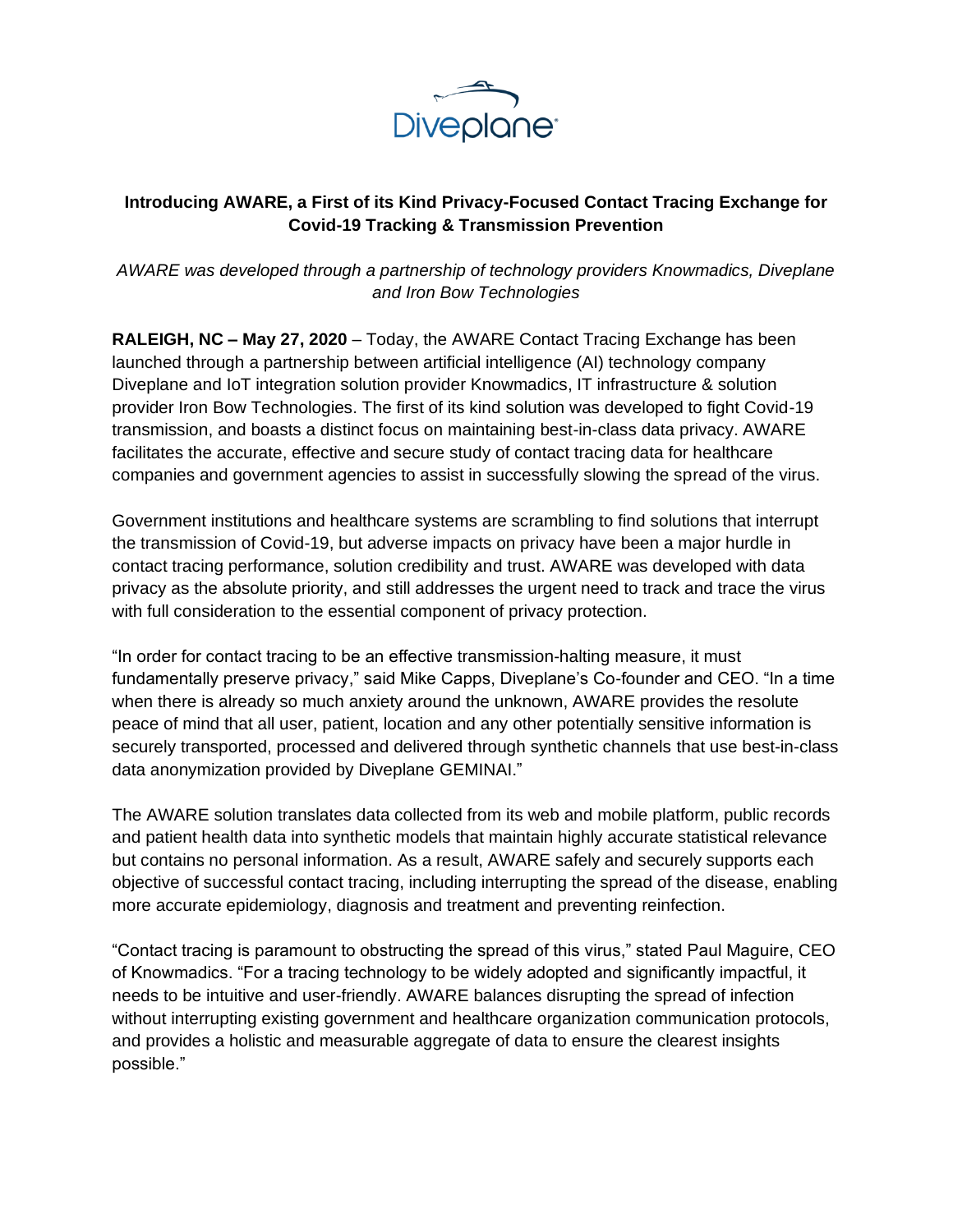AWARE sources patient health data, public records, traffic, retail and emergency response data and population genetic statistics. It can be used to aggregate and convert this real and sensitive information through synthetic channels with powerful anonymization and benchmarking to prevent any coincidental similarities to the original data.

The AWARE dashboard, where weekly and monthly testing trends, current appointment statuses and facility capacity charts can be viewed at-a-glance, is stored and operated within a secure AWS cloud. Real-time reports and updates allow users to identify and track trends and virus hotspots as they emerge, alerting healthcare organizations and government agencies instantly and enabling them to take immediate appropriate action.

"The usage, maintenance and safe distribution of healthcare information has always been a key tenant of our mission, and there's never been a time quite like the present to demonstrate the critical need for data sharing," said Scott Sanner, General Manager of Iron Bow's Healthcare and Federal Civilian Agencies. "AWARE is setting the bar high for contact tracing technology, and we look forward to the large-scale impact it will have on transmission tracking."

This combination of state-of-the-art data collection and leading-edge synthetic data wrapped in a DoD-grade safeguarded infrastructure will revolutionize pandemic contact tracing and positions AWARE as a leading exemplar and a technology benchmark.

###

## **About Diveplane**

Diveplane is keeping the humanity in artificial intelligence (AI). The company was founded by Dr. Michael Capps, former President of Epic Games, in 2018 and develops technology that helps businesses and government organizations understand AI with a trainable, interpretable and auditable. Diveplane is headquartered in Raleigh, North Carolina. For more information on Diveplane, please visit [www.diveplane.com](https://www.diveplane.com/) or follow the company on [LinkedIn](https://www.linkedin.com/company/diveplane/) and [Twitter.](https://twitter.com/DiveplaneAI)

## **About Iron Bow Technologies**

Iron Bow Technologies is a leading IT solution provider dedicated to successfully transforming clients' technology investments into robust business capabilities. Working with government, commercial and healthcare clients, Iron Bow brings a depth of technical expertise as well as domain and market knowledge to deliver the right solution to achieve desired business outcomes. Iron Bow partners with clients from planning and implementation through ongoing maintenance and management to deliver solutions that are strong, flexible and on target with their mission. Iron Bow's global reach and strategic partnerships with industry leaders as well as disruptive technology partners ensures clients implement appropriate cutting edge technology in support of objectives. Learn more at [www.ironbow.com.](http://www.ironbow.com/)